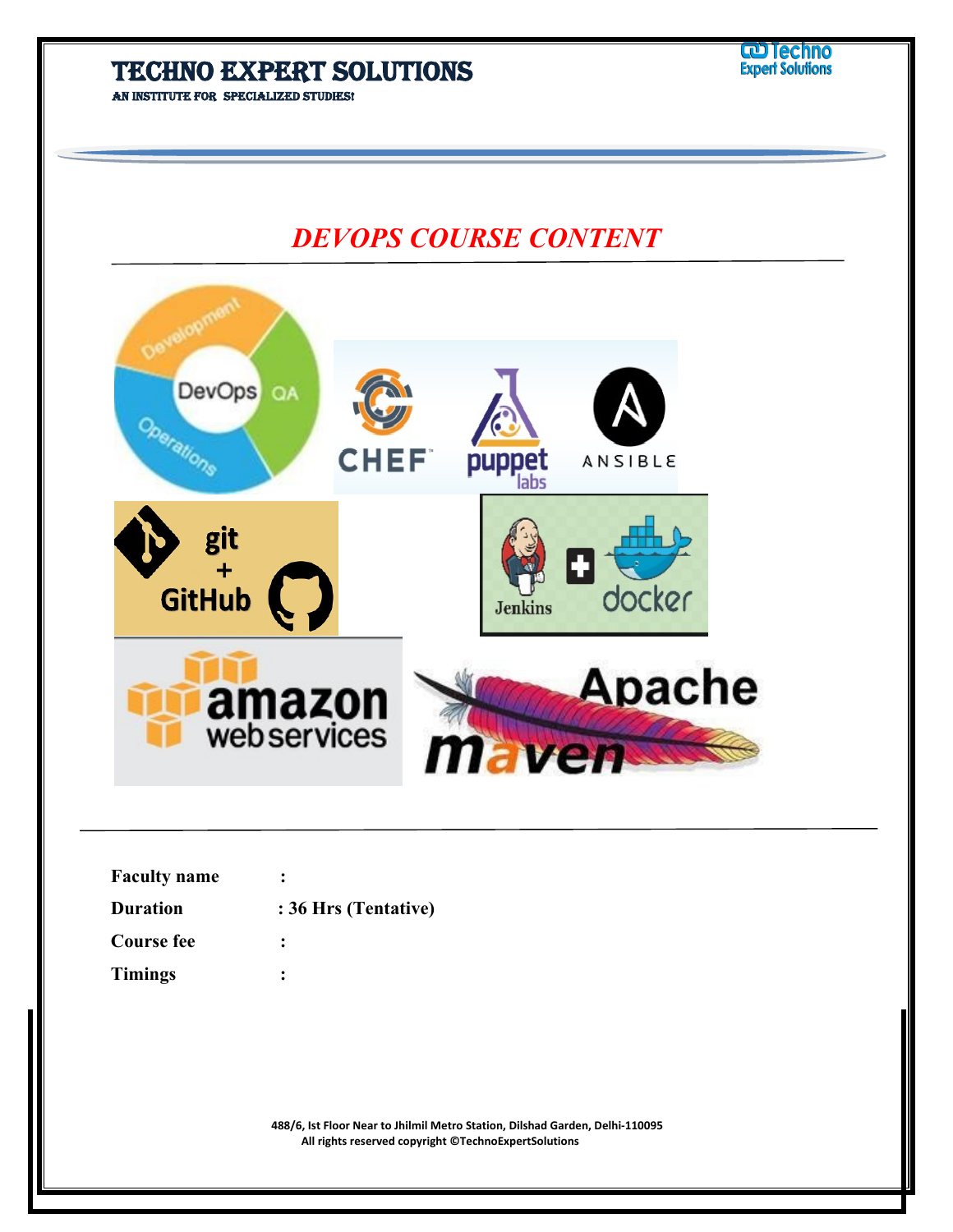**Type of Batch :** 

#### **About The Course**

 DevOps is a practice combining both Development and Systems Operations. This course is designed to make you a practitioner of DevOps by providing you hands-on training on tools that have emerged as part of DevOps lifecycle.



#### *Course Details*

 DevOps offline & online training is designed to help you become a DevOps practitioner. During this course, our expert DevOps instructor will help you:

- $\triangleright$  Understand the concepts and necessities of DevOps
- $\triangleright$  Understand the need for DevOps and the day-to-day real-life problems it resolves  $\triangleright$ Learn installation and configuration of common infrastructure servers like Apache.
- Learn popular DevOps tools like Jenkins, Puppet, Chef, Ansible, SaltStack, Nagios and GIT
- $\triangleright$  Implement automated system update, installations and deployments
- **Exam Virtualization Concepts**
- $\triangleright$  Configuration deployment and packaging, continuous integration using GIT
- Manage server operations using Code which is popularly known as Infrastructure as a Code.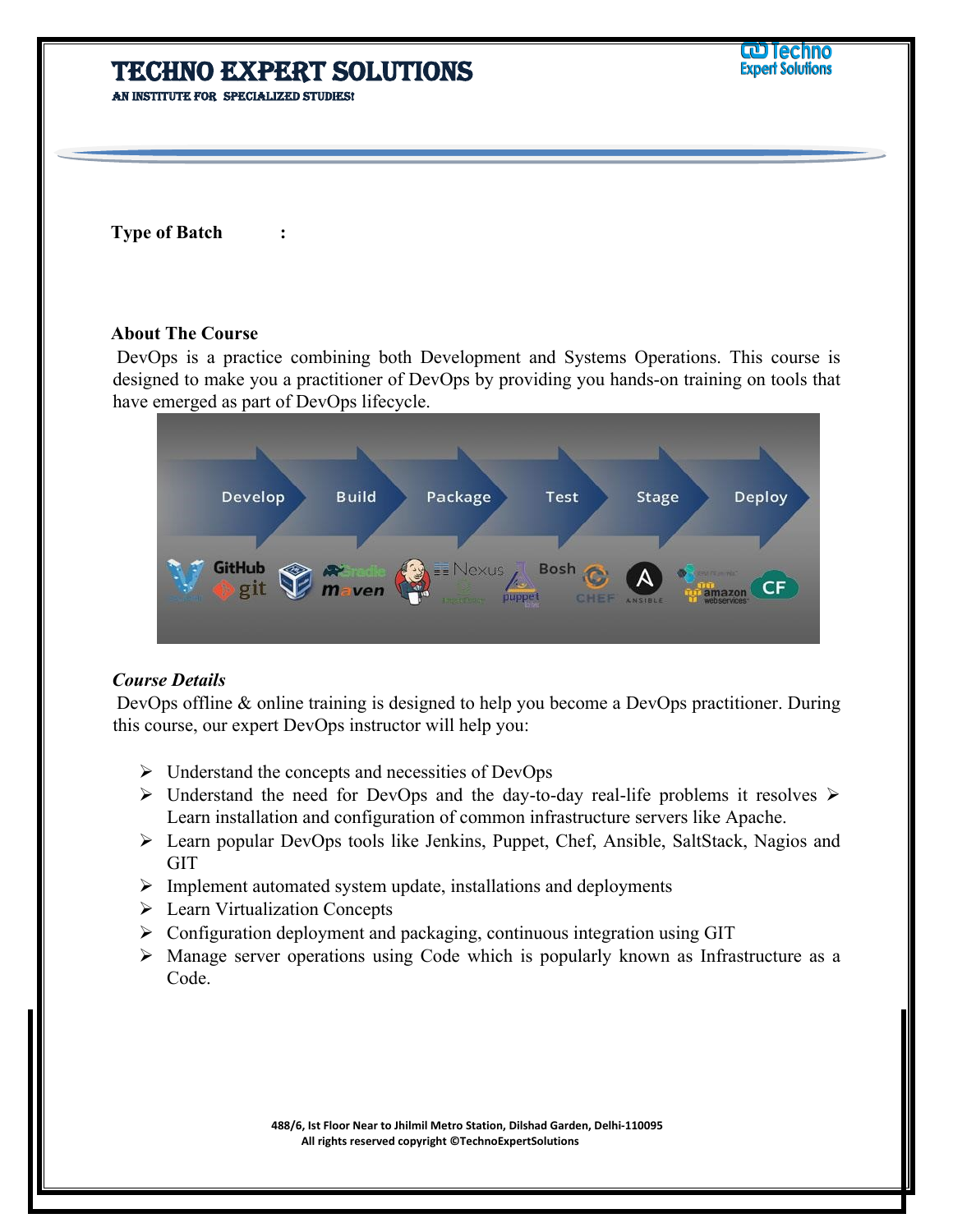**An institute for specialized studies!**

 The course follows the whole software development lifecycle from requirements analysis through coding to production support.

#### **Who should go for this course?**

 DevOps engineers are among the highest paid IT professionals today, and the market demand for them is growing rapidly. With emergence of new job roles around DevOps philosophy, anyone aspiring to get into these new roles, can take up this DevOps course. Some of these roles are:

- DevOps Architect
- Automation Engineer
- $\triangleright$  Software Tester
- $\triangleright$  Security Engineer
- $\triangleright$  Integration Specialist
- Release Manager

### **Course:**

- $\triangleright$  Introduction to devops
- $\sum$  Linux basics
- $\triangleright$  Linux admin level
- $\triangleright$  Shell Scripting
- $\triangleright$  Python Scripting
- $\triangleright$  Chef
- $\triangleright$  Puppet
- $\triangleright$  Ansible
- $\triangleright$  Saltstack
- $\triangleright$  Nagios
- $\triangleright$  Git
- $\triangleright$  Ant
- $\triangleright$  Maven
- $\triangleright$  Jenkins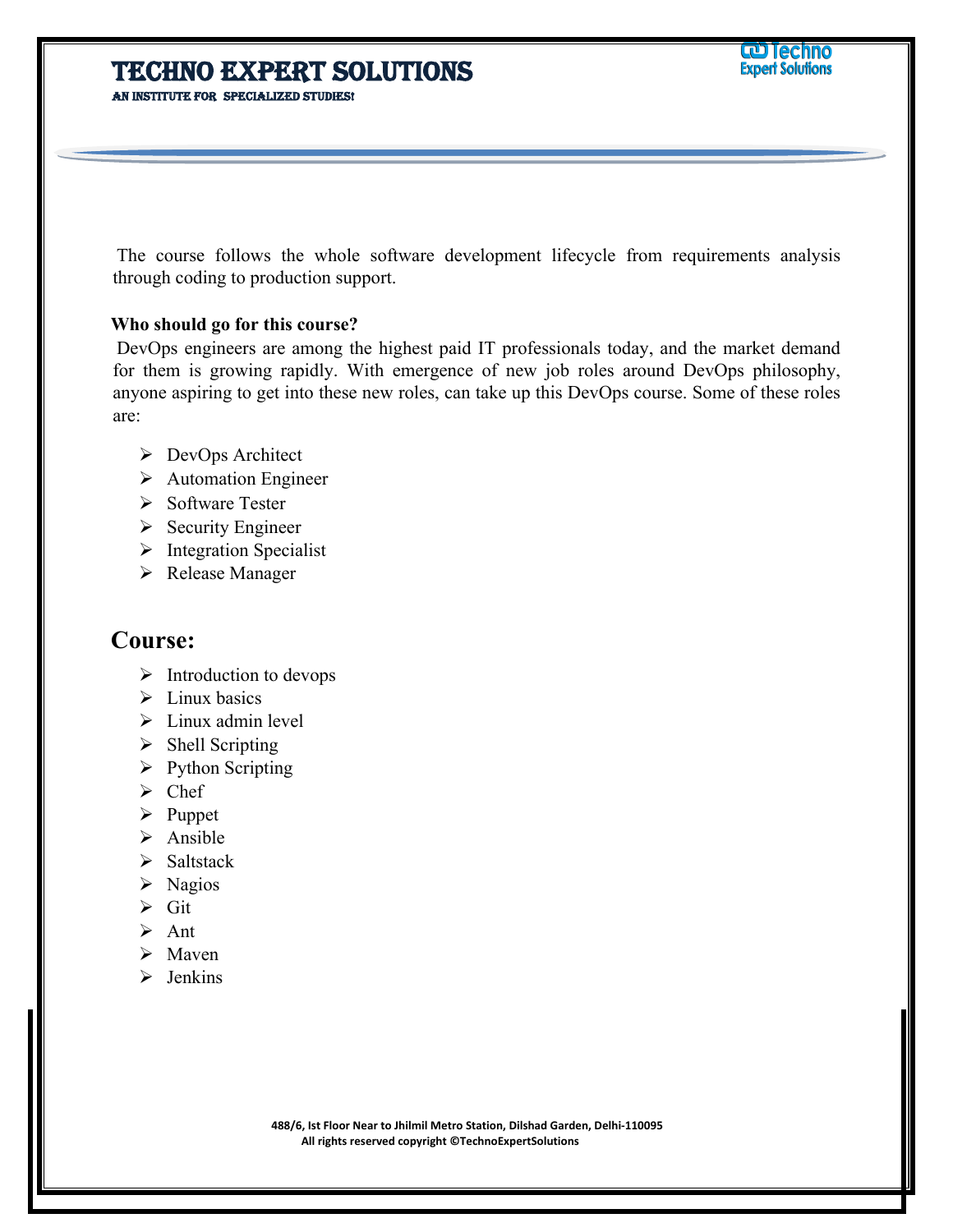**An institute for specialized studies!**

- $\triangleright$  Dockers
- Virtualization
- $\triangleright$  Cloud Computing
- $\triangleright$  AWS

### **Introduction to DevOps:**

- $\triangleright$  Background
- $\triangleright$  Ingredients of DevOps  $\triangleright$  DevOps principles  $\triangleright$  Who has adopted?
- $\triangleright$  Mirage or Reality?
- > Challenges
- $\triangleright$  Domain specific
- $\triangleright$  Technology specific
- $\triangleright$  DevOps Toolchain (Practices and Tools)  $\triangleright$  SDLC vs Agile/DevOps:
- $\triangleright$  Agile Values and Principles
- $\triangleright$  What is conventional software development methodology
- $\triangleright$  Advantages of Agile
- $\triangleright$  Importance of DevOps in Agile
- $\triangleright$  What is Continuous Integration
- $\triangleright$  What is Continuous Delivery
- $\triangleright$  What is Continuous Deployment
- $\triangleright$  What is continuous feedback
- $\triangleright$  Faster deployments using devops
- Collaboration
- $\triangleright$  How Automation helps devops
- $\triangleright$  DevOps job market

### **Linux**

- $\triangleright$  Linux Overview
- $\triangleright$  What is Operating sytem
- $\triangleright$  What is Unix, Linux
- $\triangleright$  Unix vs Linux
- $\triangleright$  Linux vs Windows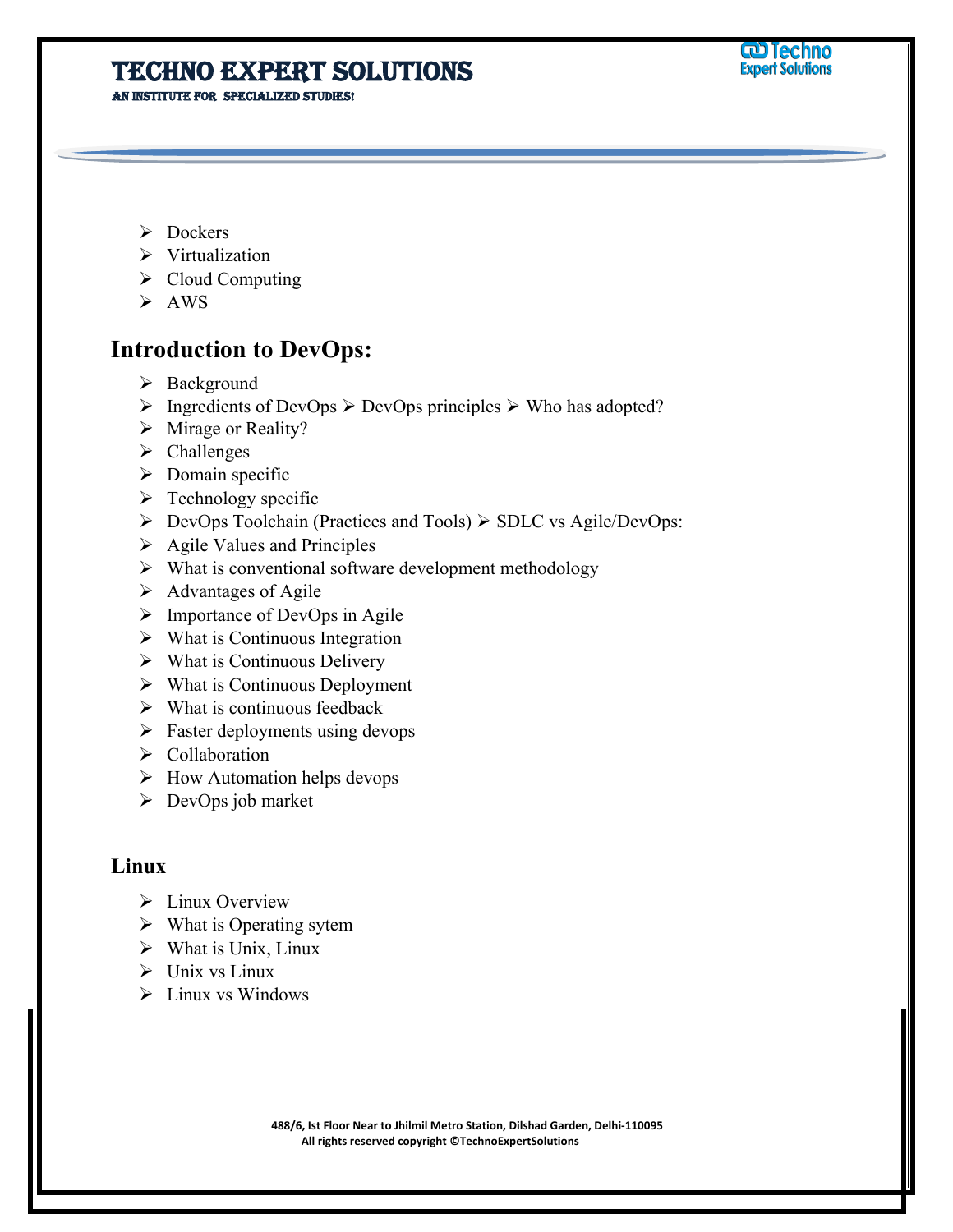**An institute for specialized studies!**

- $\triangleright$  Linux market trends
- $\triangleright$  Linux flavours
- $\triangleright$  Linux Architecture
- $\triangleright$  What is shell kernel command line utilities
- $\triangleright$  Linux Boot process
- $\sum$  Linux commands
- $\triangleright$  Linux admin level commands
- $\triangleright$  Reading files
- $\triangleright$  Redirection operators
- $\triangleright$  Piping
- User management
- $\triangleright$  Process management
- $\triangleright$  File system management
- $\triangleright$  Linux volume manager hands on
- $\triangleright$  Linux installation using iso
- $\triangleright$  Directory structure  $\triangleright$  Editors
- VMware overview **Scripting:**

### **Shell scripting:**

- $\triangleright$  She-bang line in shell
- $\triangleright$  Command line arguments
- $\triangleright$  Variables
- $\triangleright$  Loops
- $\triangleright$  Case statement
- $\triangleright$  Getopts
- $\triangleright$  Functions
- $\triangleright$  Regular expressions
- $\triangleright$  grep
- $\triangleright$  Awk
- $\triangleright$  Sed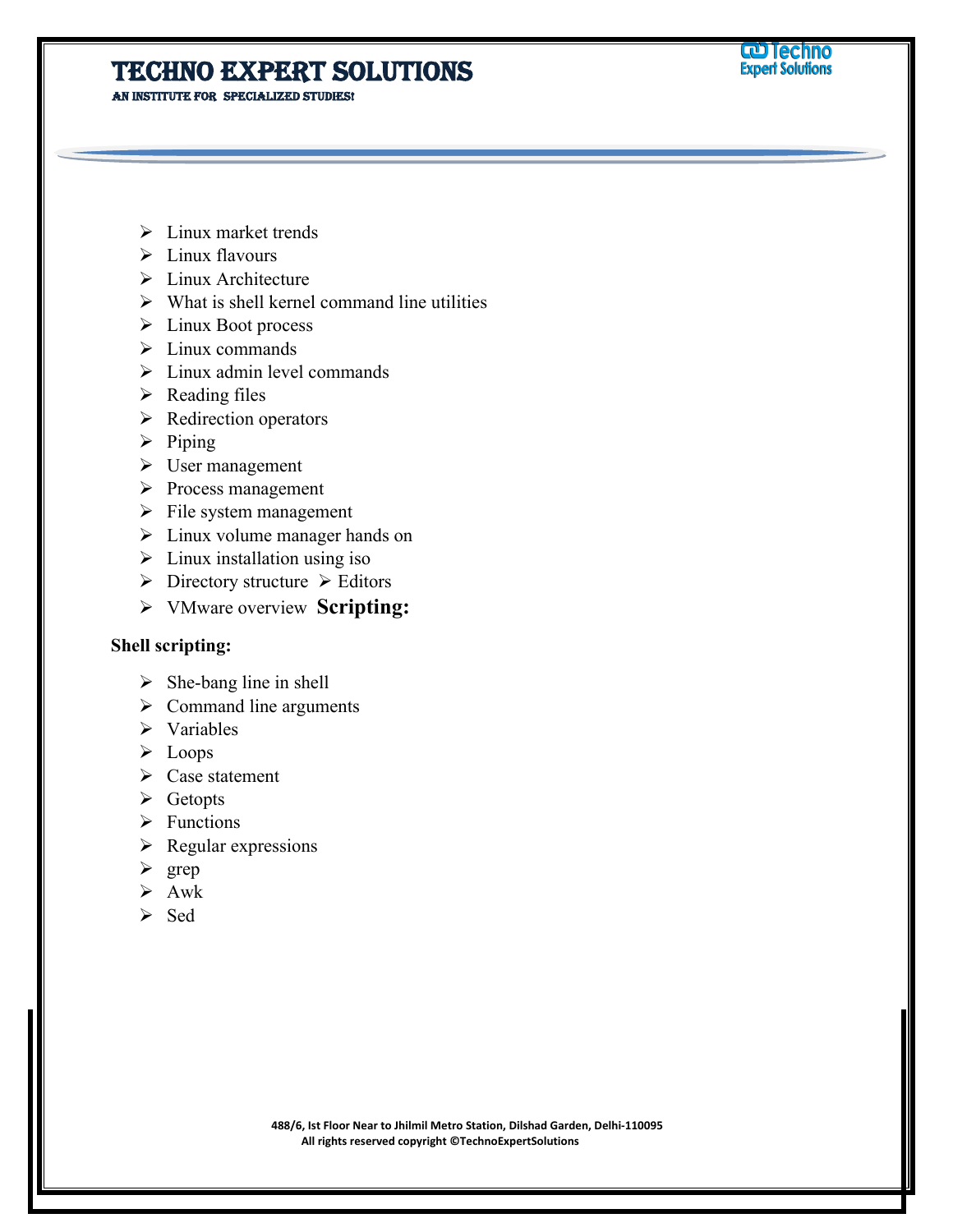**An institute for specialized studies!**

#### **Python scripting:**

- $\triangleright$  Python Introduction
- $\triangleright$  Features of Python
- $\triangleright$  Python vs Perl
- $\triangleright$  Python vs shell
- $\triangleright$  Interactive mode of programming using python
- Reserved words
- $\triangleright$  Python indentation
- $\triangleright$  Python variables
- $\triangleright$  Python data types
- > Numbers
- $\triangleright$  Strings
- > Lists
- $\triangleright$  Tuples
- Dictionaries
- $\triangleright$  Loops
- $\triangleright$  Operators
- > Break
- $\triangleright$  Continue
- $\triangleright$  pass
- $\triangleright$  Command line arguments
- $\triangleright$  Functions
- $\triangleright$  Lambda functions
- $\triangleright$  Modules
- $\triangleright$  Files
- $\triangleright$  Exception Handling
- Object Oriented concepts
- $\triangleright$  Class
- $\triangleright$  Object
- $\triangleright$  Inheritance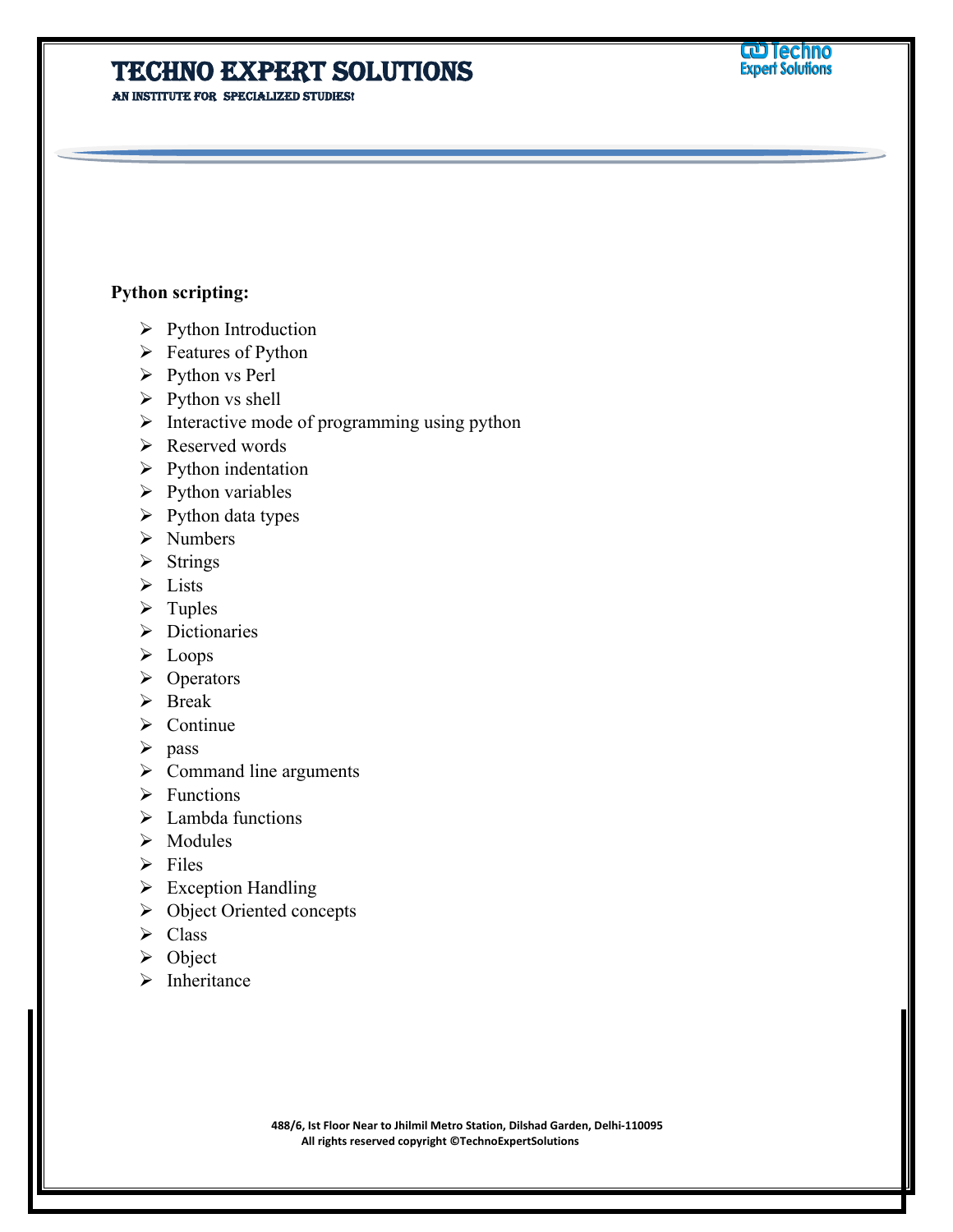**An institute for specialized studies!**

- Polymorphism
- > Abstraction
- $\triangleright$  Method overloading
- $\triangleright$  Real time modules/scripts used

### **Configuration Management tools**

#### **Chef:**

- $\triangleright$  Introduction to Chef:
- $\triangleright$  What is chef
- $\triangleright$  Difference between Chef open source and enterprise
- $\triangleright$  Chef Architecture
- $\triangleright$  Chef components<br> $\triangleright$  Chef server
- Chef server
- $\triangleright$  Chef work station<br> $\triangleright$  Chef client
- Chef client
- $\triangleright$  Installation of chef components on different machines
- Configuration of chef server, work station and development kit
- $\triangleright$  What is boot strap method
- $\triangleright$  How to add clients to chef server
- $\triangleright$  What is cook book and recipe
- $\triangleright$  How to write cookbooks, recipes
- $\triangleright$  How to search clients on command line from server
- $\triangleright$  Knife command utility
- $\triangleright$  Chef-serve-ctl utility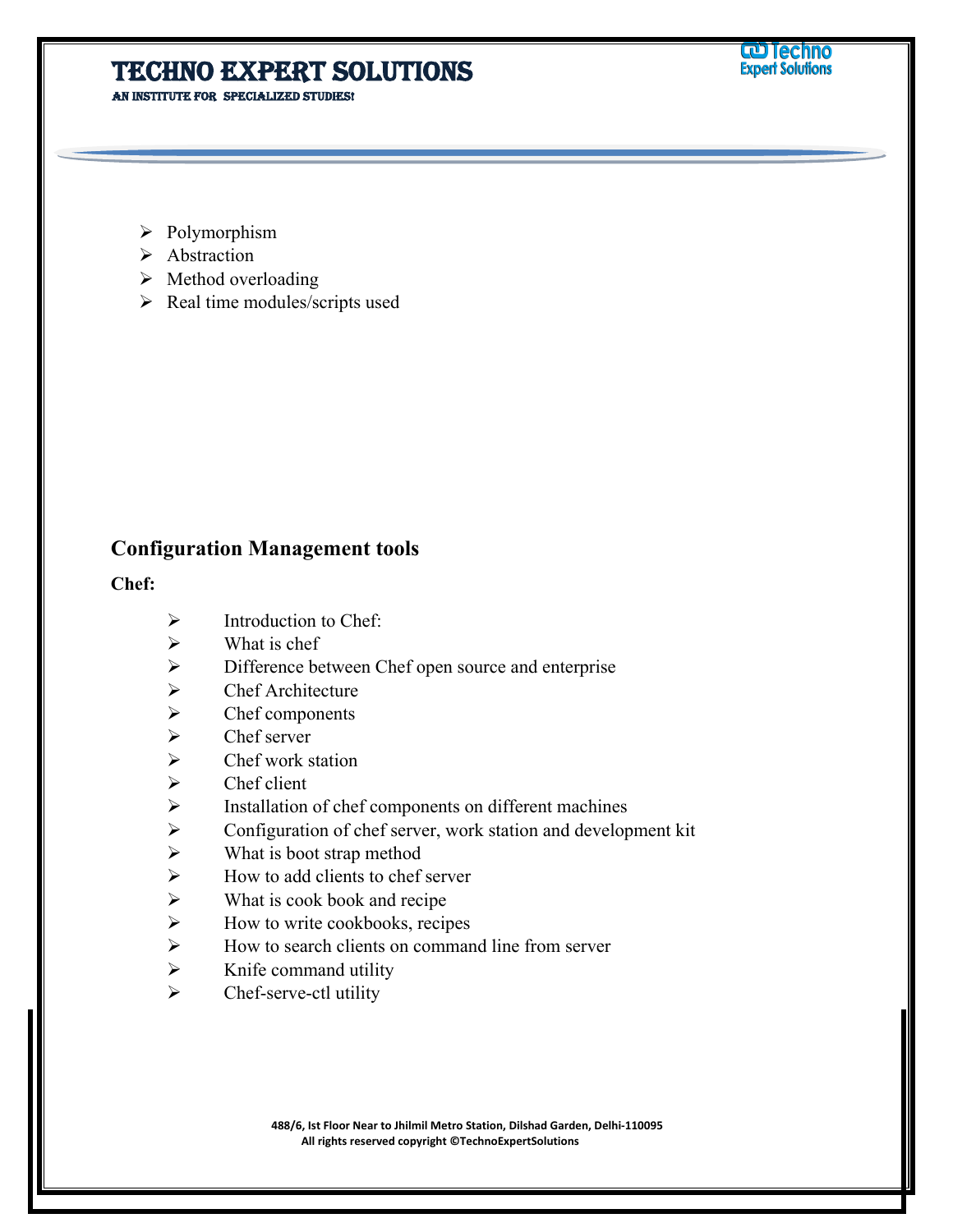**An institute for specialized studies!**

- $\triangleright$  Chef-client utility
- $\triangleright$  How to run cookbooks on clients
- $\triangleright$  How to download cookbooks and apply on clients
- $\triangleright$  How to write our own cookbooks
- $\triangleright$  Templates
- $\triangleright$  Source files
- $\triangleright$  Roles in chef
- $\triangleright$  Environment in chef
- $\triangleright$  Data bags in chef
- $\triangleright$  Search criterion in Chef
- Real time cookbooks **Puppet:**
- $\triangleright$  Introduction to Puppet
- $\triangleright$  Difference between puppet open source and enterprise
- > Puppet Architecture
- $\triangleright$  Puppet components
- $\triangleright$  Puppet Master installation and configuration<br> $\triangleright$  Puppet agent installation and configuration
- Puppet agent installation and configuration
- $\triangleright$  Puppet connections
- $\triangleright$  Adding agents to master<br> $\triangleright$  Components of Puppet
- Components of Puppet
- $\triangleright$  Hiera
- > Mcollective
- $\triangleright$  Puppet DB
- $\triangleright$  Puppet dash board
- $\triangleright$  Geppato
- $\triangleright$  Facter
- $\triangleright$  Catalogue

#### **Puppet DSL**

- $\triangleright$  Templates
- $\triangleright$  Defining the classes in puppet
- $\triangleright$  Relationships between resources
- $\triangleright$  Variables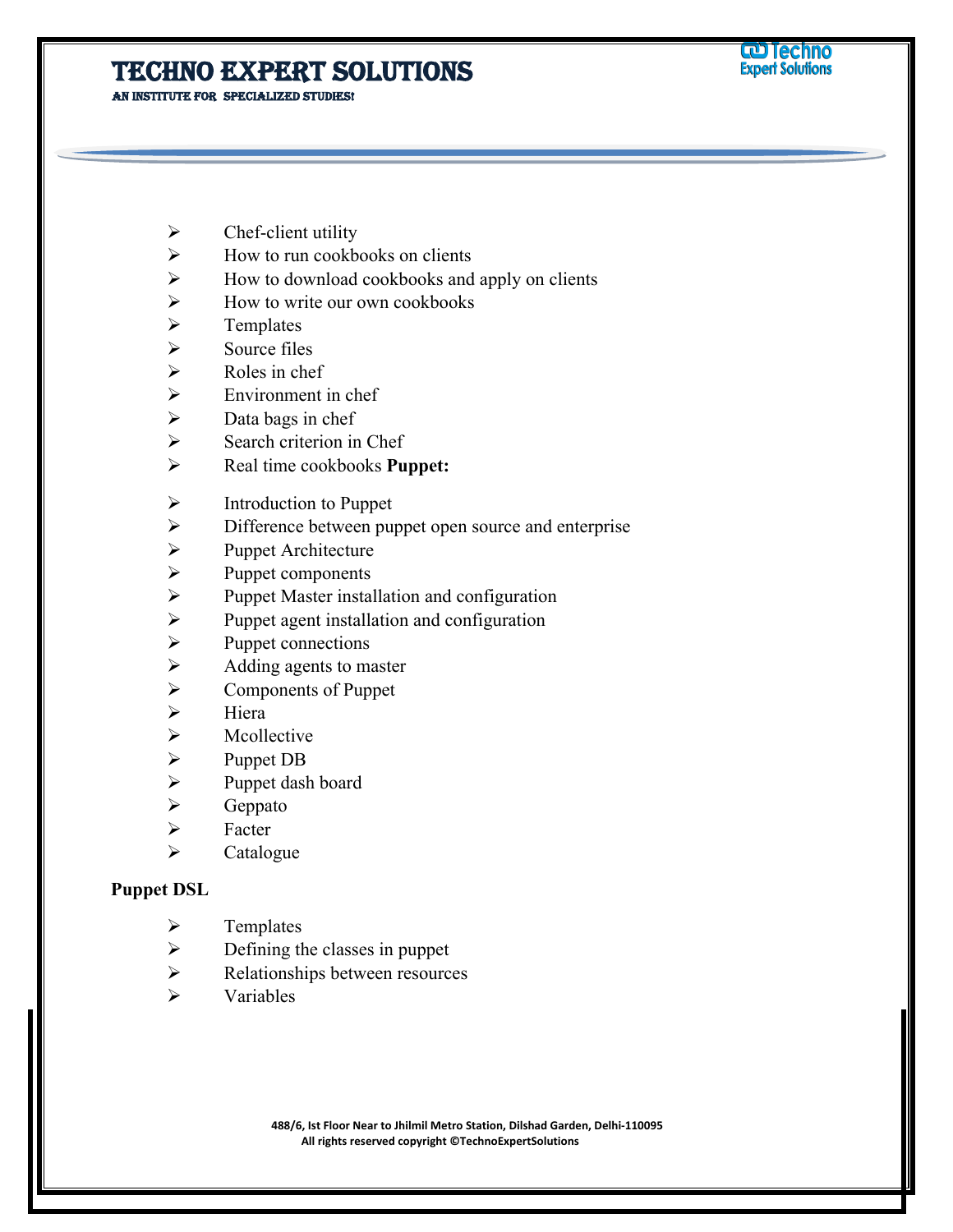**An institute for specialized studies!**

- Scope
- $\triangleright$  Notify required keywords
- $\triangleright$  Puppet modules
- $\triangleright$  Site.pp vs node.pp<br>  $\triangleright$  Puppet manifests
- Puppet manifests
- $\triangleright$  How to write basic manifests
- $\triangleright$  How to define classes
- $\triangleright$  How to write customized manifests
- Real time examples of manifests **Ansible:**
- $\triangleright$  Introduction to Ansible
- $\triangleright$  Ansible Architecture
- $\triangleright$  Ansible terminology
- $\triangleright$  Ansible commands
- $\triangleright$  How to add nodes to server
- $\triangleright$  Ansible installation and configuration
- $\triangleright$  Installing ssh on nodes<br> $\triangleright$  Generating the keys
- Generating the keys
- $\triangleright$  Components of Ansbile
- $\triangleright$  Inventory<br> $\triangleright$  Configura
- Configuration
- > Modules
- $\triangleright$  Playbooks
- $\triangleright$  Global Configuration
- $\triangleright$  Roles
- $\triangleright$  Tags
- $\triangleright$  How to write playbooks
- > PYYAML overview
- $\triangleright$  How to write playbooks
- $\triangleright$  Ansible modules
- $\triangleright$  Ansbible Roles
- $\triangleright$  Ansible Galaxy
- $\triangleright$  How to download playbooks from Galaxy
- $\triangleright$  Realtime playbooks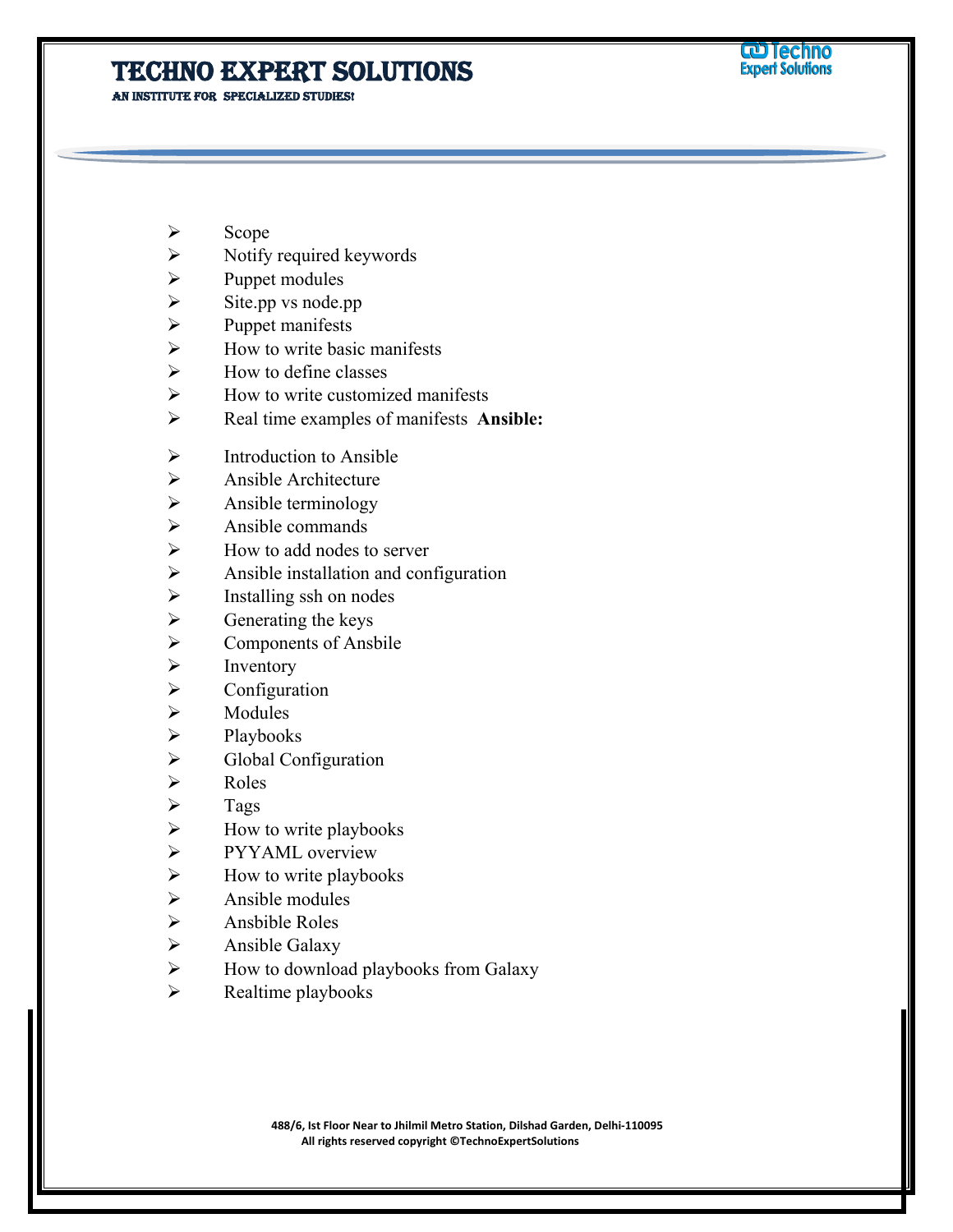**An institute for specialized studies!**

#### **Saltstack:**

- $\triangleright$  Introduction to Saltstack
- $\triangleright$  Curl
- $\triangleright$  Wget
- $\triangleright$  How to configure salt master
- $\triangleright$  How to configure salt minion
- $\triangleright$  How to establish the communication between master and minions
- $\triangleright$  Salt grains
- $\triangleright$  Search criterion using grains
- $\triangleright$  Globbing
- $\triangleright$  Regular Expressions
- $\triangleright$  Pillars
- $\triangleright$  Saltstate files SLS
- $\triangleright$  How to write basic sls
- $\triangleright$  How to write advanced sls
- $\triangleright$  How to apply the sls on minions

### **Monitoring tools**

#### **Nagios:**

- $\triangleright$  Nagios Introduction Nagios Architecture
- $\triangleright$  How to install Nagios
- $\triangleright$  How to configure Nagios
- $\triangleright$  Plugins in Nagios
- $\triangleright$  How to add servers to Nagios
- $\triangleright$  NRPE Nagios Remote Plugin Executor
- $\triangleright$  How to configure plugins on remote nodes
- $\triangleright$  Monitoring with Nagios
- $\triangleright$  Using the default plugins
- $\triangleright$  Writing our plugins

#### **Version control tools**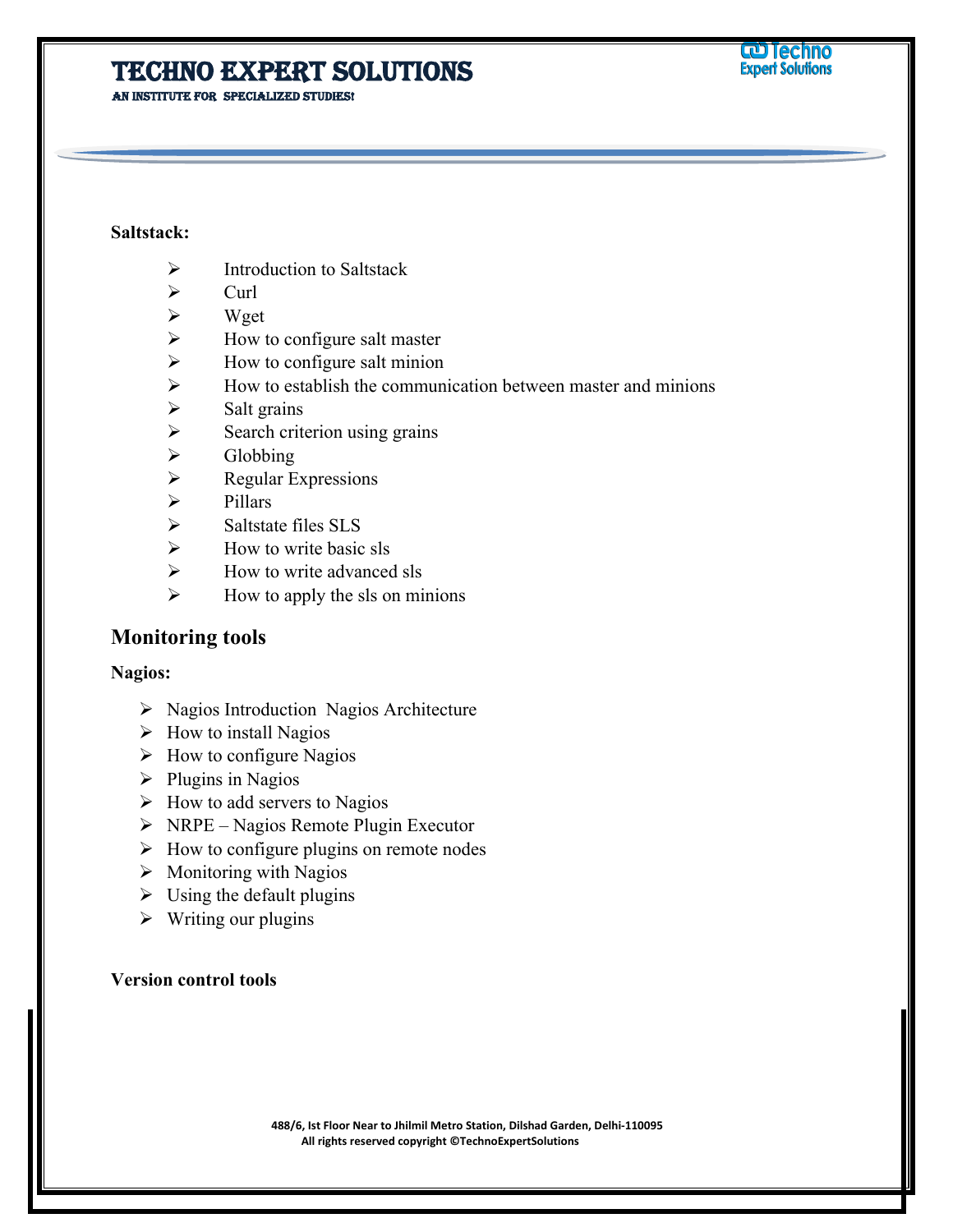**An institute for specialized studies!**

- $\triangleright$  Git and GitHub:
- > Introduction
- $\triangleright$  What is the difference between GIT and GITHUB
- $\triangleright$  How to install GIT
- $\triangleright$  How to use GIT
- $\triangleright$  Git fetch
- $\triangleright$  Git pull
- $\triangleright$  Git life cycle

### **Build tools**

#### **Ant:**

- $\triangleright$  Ant introduction
- $\triangleright$  What is build.xml
- $\triangleright$  How to write build.xml
- $\triangleright$  Targets
- $\triangleright$  Tasks
- Real time build.xml **Continuous Integration tools:**

#### **Jenkins:**

- $\triangleright$  What is Jenkins
- $\triangleright$  Introduction
- $\triangleright$  How to install and configure Jenkins
- $\triangleright$  How to achieve Continuous Integration with Jenkins
- $\triangleright$  Jenkins Jobs
- $\triangleright$  How to schedule jobs in Jenkins
- $\triangleright$  How to integrate Jenkins with Ant
- $\triangleright$  How to integrate Jenkins with Maven
- $\triangleright$  How to integrate Jenkins with Slack
- $\triangleright$  How to integrate Jenkins with Shell scripts
- $\triangleright$  How to integrate Jenkins with Python scripts
- $\triangleright$  Jenkins dashboard